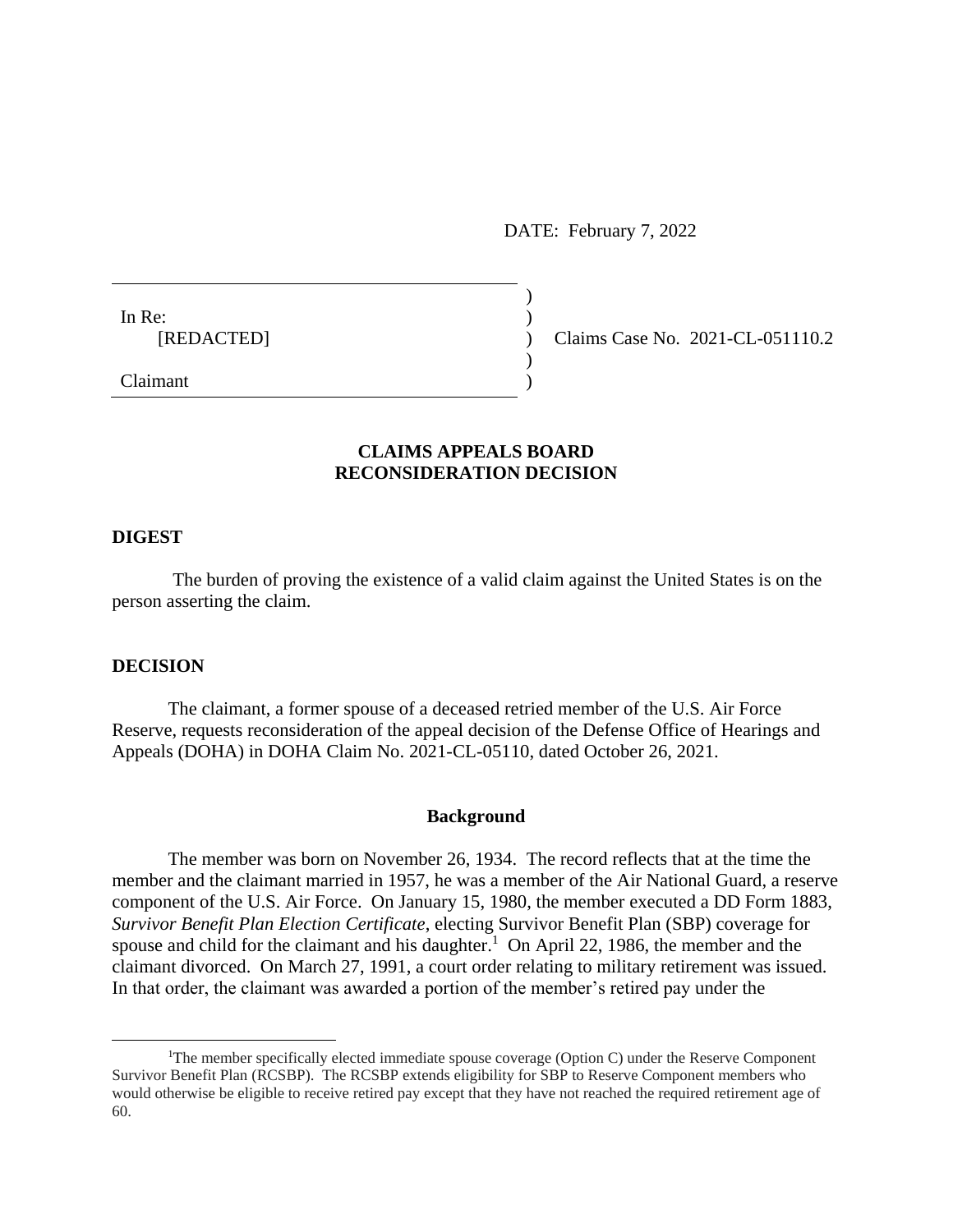Uniformed Services Former Spouses' Protection Act, 10 U.S.C. § 1408. However, that order, the divorce decree and other related filings were silent on the matter of SBP.

The member retired on November 26, 1994, and began receiving retired pay. Incident to his retirement, he executed a DD Form 2656. He designated his daughter to receive 100% of the arrears of retired pay (AOP) due upon his death. His only entry concerning SBP was a large diagonal line drawn across the SBP sections. Neither the member, nor the claimant remarried. However, deductions for spouse only SBP premiums began in 1995 after his daughter lost her SBP beneficiary eligibility due to age.

The record shows that on February 22, 2007, the Defense Finance and Accounting Service (DFAS) – Garnishment Operations sent a letter to the claimant advising her that DFAS did not have the necessary documentation to issue payments to her under the USFSPA. The letter explained that the documentation may have been misplaced or lost during DFAS's transition from paper to electronic files. The claimant then submitted a DD Form 2293, *Application for Former Spouse Payments from Retired Pay*, dated April 2, 2007, to DFAS.

The member passed away on December 3, 2020. On December 16, 2020, the claimant notified DFAS of the member's passing and made a claim for the member's SBP annuity as his former spouse. On January 7, 2021, DFAS denied the claimant's claim for an SBP annuity on the basis that the member had not elected former spouse SBP coverage for the claimant, nor had the claimant requested a deemed election within one year of the date of the divorce.

In April 2021, the claimant appealed DFAS's decision. She questioned why \$99,627.90 had been deducted from the member's retired pay for SBP premiums if there had not been former spouse SBP coverage. Through her congressional representative the claimant submitted a signed statement from the member's partner dated April 5, 2021. In that statement, the member's partner stated that she had a long-term relationship with him. She stated that prior to the member's death, when he knew he was dying, she witnessed his call to DFAS's legal office. On that phone call, DFAS assured the member that his former spouse was on record as his SBP beneficiary and would receive the annuity upon his death. DFAS forwarded the appeal package to DOHA on May 6, 2021.

The DOHA appeal decision upheld DFAS's denial of the claimant's claim. In that decision, the adjudicator explained that former spouse SBP coverage could have been established by a voluntary election made by the member or an election by the member pursuant to a court order. However, the election must have been received in the Department of Defense within one year of the divorce. He further noted that there is no record of a court having ordered the member to establish former spouse SBP coverage for the claimant. In the absence of a court order requiring SBP coverage, the claimant had no right to request a deemed election for former spouse SBP coverage. He explained that since there is no valid SBP beneficiary, the spouse SBP premiums were erroneously deducted from the member's retired pay and are to be refunded to the recipient eligible under 10 U.S.C. § 2771. He further found that since the claimant was receiving a portion of the member's disposable retired pay under the USFSPA, she was underpaid her share of his retired pay. He stated that he had alerted DFAS of this error for correction. Finally, he advised the claimant that although her claim for the SBP annuity was not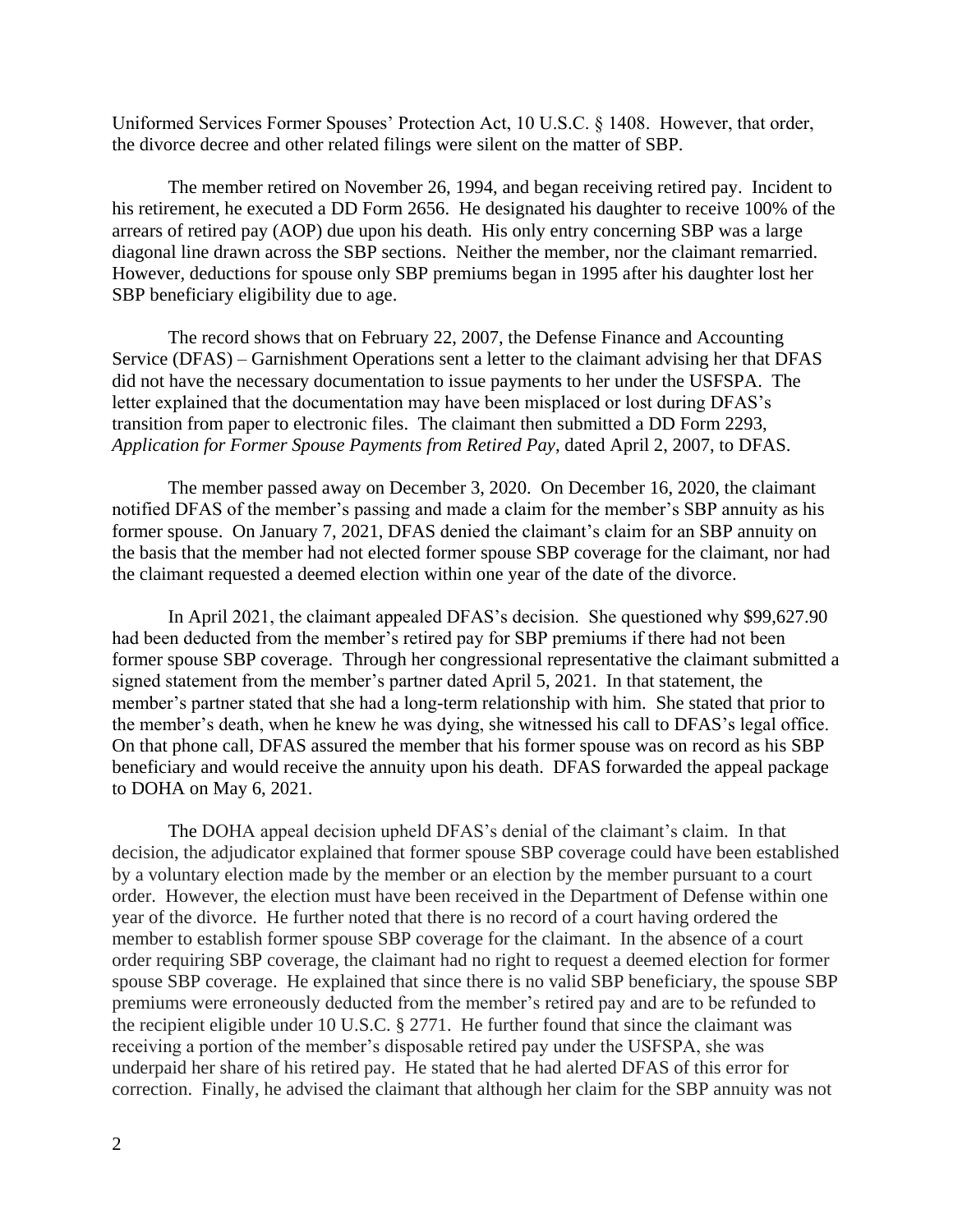payable under statute and regulations, she may find other available remedies outside the DOHA claims process that rest with the Air Force Board for Correction of Military Records (AFBCMR) under 10 U.S.C. § 1552 and 10 U.S.C. § 1454.

In the claimant's reconsideration request, she states that the member's intention was that she receive the SBP annuity. She states that this was part of their divorce agreement. She attaches her divorce decree and includes a dissolution agreement dated October 19, 1985. She states that the member's agreement to cover her under the SBP is the reason he never married his partner of 34 years. When the member was dying, DFAS assured him that she was his former spouse SBP beneficiary and would receive the annuity. She encloses a letter from the Air Force to the member dated August 29, 1984, forwarding a copy of the DD Form 1883, to him that he completed in 1980, and requesting that he update that form if anything had changed in regards to his SBP beneficiary election. The claimant points out that she has always been named on the member's SBP account. She requests that she be awarded the SBP annuity because this is what the member always intended her to have.

#### **Discussion**

Under DoD Instruction 1340.21 (May 12, 2004), the claimant must prove, by clear and convincing evidence, on the written record that the United States is liable to the claimant for the amount claimed. Federal agencies and officials must act within the authority granted to them by statute and issuing regulations. Thus, the liability of the United States is limited to that provided by law, including implementing regulations.

The SBP, set out in 10 U.S.C. §§ 1447-1455, is an income maintenance program for the survivors of deceased members of the uniformed services. Spousal coverage ends upon divorce. If a member divorces and wishes to provide SBP coverage for the former spouse, the member must notify DFAS in writing of the divorce and the intention to provide coverage for the former spouse, even if the former spouse was the member's spouse beneficiary immediately prior to the divorce. Former spouse coverage must be established within one year from the date of the divorce. *See* 10 U.S.C. §1448(b)(3)(A). In addition, a member may be required under the terms of a divorce decree to provide SBP coverage to the former spouse. If the member fails to do so, the former spouse has one year from the date of the divorce to request a deemed election. *See* 10 U.S.C. § 1450(f)(3).

In this case, the claimant was not awarded former spouse coverage in the divorce decree or any other associated court documents. The dissolution agreement only pertains to her interest in a portion of the member's retired pay, and does not state anything about the SBP annuity. Therefore, she had no statutory right to request a deemed election. The member did not voluntarily elect former spouse coverage for the claimant, within one year of the date of the divorce. *See* DOHA Claims Case No. 2017- CL-081403.2 (January 8, 2018). Therefore, DFAS properly denied the claim for the SBP annuity.

As set forth above, DOHA has no authority under statute or regulation to allow the claim. However, as explained by the adjudicator in the appeal decision, under [10 U.S.C. § 1552,](https://1.next.westlaw.com/Link/Document/FullText?findType=L&pubNum=1000546&cite=10USCAS1552&originatingDoc=I67a7090ebf8411ebbea4f0dc9fb69570&refType=LQ&originationContext=document&transitionType=DocumentItem&ppcid=f1c24d24be0c4b10a9aaa2641e21f635&contextData=(sc.Search)) a Secretary of a military department, acting through a correction board, in this case the AFBCMR,